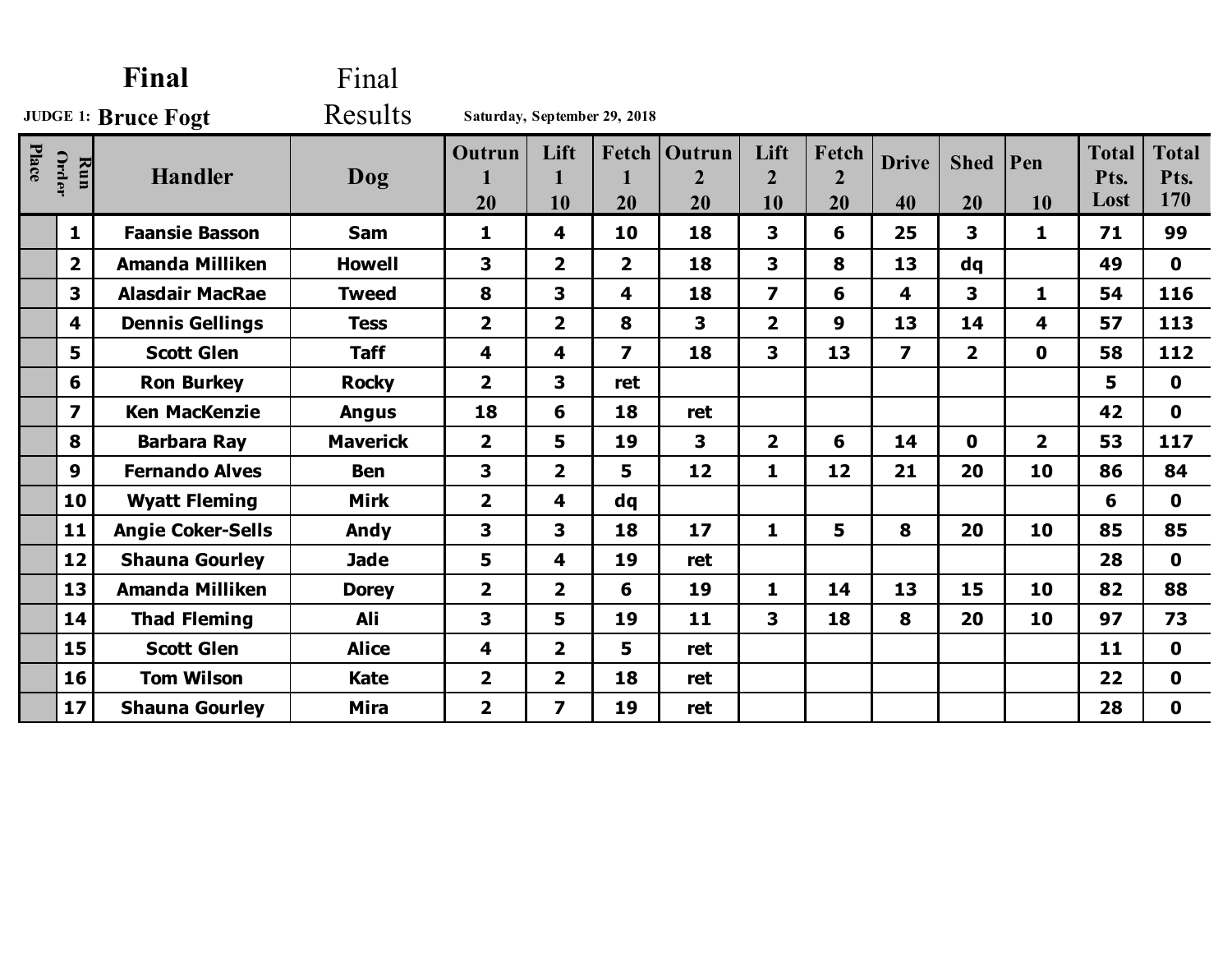| Final                       |                         |                          | Final           |                         |                         |                              |                                |                              |                               |                         |                |                         |                              |                             |
|-----------------------------|-------------------------|--------------------------|-----------------|-------------------------|-------------------------|------------------------------|--------------------------------|------------------------------|-------------------------------|-------------------------|----------------|-------------------------|------------------------------|-----------------------------|
| <b>JUDGE 2: James McGee</b> |                         |                          | <b>Results</b>  |                         |                         | Saturday, September 29, 2018 |                                |                              |                               |                         |                |                         |                              |                             |
| Place                       | Order<br>Run            | <b>Handler</b>           | Dog             | <b>Outrun</b><br>20     | Lift<br>10              | Fetch  <br>1<br>20           | Outrun<br>$\overline{2}$<br>20 | Lift<br>$\overline{2}$<br>10 | Fetch<br>$\overline{2}$<br>20 | <b>Drive</b><br>40      | Shed Pen<br>20 | 10                      | <b>Total</b><br>Pts.<br>Lost | <b>Total</b><br>Pts.<br>170 |
|                             | $1\vert$                | <b>Faansie Basson</b>    | <b>Sam</b>      | 0                       | 1                       | 19                           | 12                             | $\mathbf{3}$                 | $\overline{\mathbf{z}}$       | 26                      | 3              | $\mathbf{1}$            | 72                           | 98                          |
|                             | $\overline{\mathbf{2}}$ | <b>Amanda Milliken</b>   | <b>Howell</b>   | $\mathbf 0$             | $\overline{2}$          | 5                            | 19                             | 3                            | $\boldsymbol{9}$              | 14                      | dq             |                         | 52                           | $\mathbf 0$                 |
|                             | 3                       | <b>Alasdair MacRae</b>   | <b>Tweed</b>    | 6                       | 4                       | $\overline{\mathbf{z}}$      | 18                             | $\overline{\mathbf{z}}$      | 10                            | 4                       | $\overline{2}$ | $\mathbf{1}$            | 59                           | 111                         |
|                             | 4                       | <b>Dennis Gellings</b>   | <b>Tess</b>     | 5                       | 4                       | 11                           | 4                              | 3                            | 12                            | 14                      | 16             | $\overline{\mathbf{4}}$ | 73                           | 97                          |
|                             | 5                       | <b>Scott Glen</b>        | <b>Taff</b>     | 5                       | 6                       | $\boldsymbol{9}$             | 15                             | $\overline{2}$               | 12                            | $\boldsymbol{9}$        | $\mathbf 0$    | 2 <sup>1</sup>          | 60                           | 110                         |
|                             | 6                       | <b>Ron Burkey</b>        | <b>Rocky</b>    | $\overline{\mathbf{2}}$ | 3                       | ret                          |                                |                              |                               |                         |                |                         | 5                            | $\mathbf 0$                 |
|                             | $\overline{\mathbf{z}}$ | <b>Ken MacKenzie</b>     | <b>Angus</b>    | 19                      | $\overline{\mathbf{z}}$ | ret                          |                                |                              |                               |                         |                |                         | 26                           | $\mathbf 0$                 |
|                             | $\bf{8}$                | <b>Barbara Ray</b>       | <b>Maverick</b> | 5                       | 4                       | 19                           | $\mathbf 0$                    | $\mathbf{1}$                 | $\boldsymbol{9}$              | 17                      | 5              | 3                       | 63                           | 107                         |
|                             | 9                       | <b>Fernando Alves</b>    | <b>Ben</b>      | 3                       | $\overline{2}$          | 6                            | 12                             | $\mathbf{1}$                 | 13                            | 25                      | 20             | 10                      | 92                           | 78                          |
|                             | 10                      | <b>Wyatt Fleming</b>     | <b>Mirk</b>     | $\mathbf{1}$            | 8                       | dq                           |                                |                              |                               |                         |                |                         | 9                            | $\mathbf 0$                 |
|                             | 11                      | <b>Angie Coker-Sells</b> | Andy            | 4                       | 4                       | 16                           | 12                             | $\overline{2}$               | 19                            | $\overline{7}$          | 20             | 10                      | 94                           | 76                          |
|                             | 12                      | <b>Shauna Gourley</b>    | <b>Jade</b>     | 4                       | $\overline{\mathbf{z}}$ | 19                           | ret                            |                              |                               |                         |                |                         | 30                           | $\mathbf 0$                 |
|                             | 13                      | <b>Amanda Milliken</b>   | <b>Dorey</b>    | 3                       | 4                       | $\overline{\mathbf{z}}$      | 19                             | $\mathbf{1}$                 | 17                            | 12                      | 16             | 10                      | 89                           | 81                          |
|                             | 14                      | <b>Thad Fleming</b>      | Ali             | 5                       | $\overline{\mathbf{z}}$ | 18                           | 12                             | 6                            | 16                            | $\overline{\mathbf{z}}$ | 20             | 10                      | 101                          | 69                          |
|                             | 15                      | <b>Scott Glen</b>        | <b>Alice</b>    | 3                       | 4                       | $\boldsymbol{9}$             | ret                            |                              |                               |                         |                |                         | 16                           | $\mathbf 0$                 |
|                             | 16                      | <b>Tom Wilson</b>        | <b>Kate</b>     | 1                       | $\overline{2}$          | ret                          |                                |                              |                               |                         |                |                         | 3                            | $\mathbf 0$                 |
|                             | 17                      | <b>Shauna Gourley</b>    | <b>Mira</b>     | 4                       | 5                       | 19                           | ret                            |                              |                               |                         |                |                         | 28                           | $\mathbf 0$                 |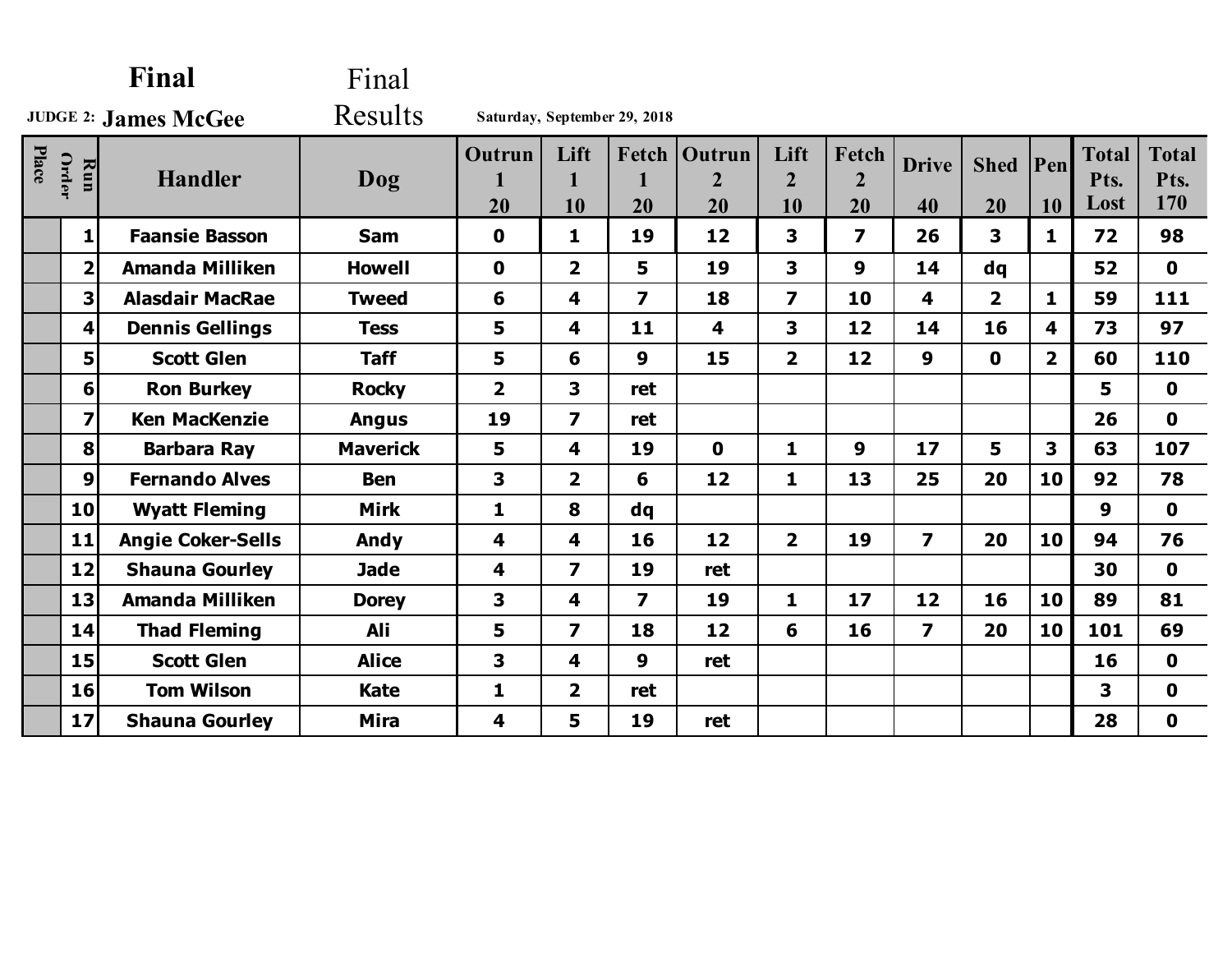|                              |                         | Final                    | Final           |                         |                         |                              |                                       |                              |                               |                         |                         |              |                              |                             |
|------------------------------|-------------------------|--------------------------|-----------------|-------------------------|-------------------------|------------------------------|---------------------------------------|------------------------------|-------------------------------|-------------------------|-------------------------|--------------|------------------------------|-----------------------------|
| <b>JUDGE 3: Joni Tietjen</b> |                         |                          | Results         |                         |                         | Saturday, September 29, 2018 |                                       |                              |                               |                         |                         |              |                              |                             |
| Place                        | <b>Order</b><br>Run     | <b>Handler</b>           | Dog             | Outrun<br>20            | Lift<br>10              | Fetch<br>20                  | <b>Outrun</b><br>$\overline{2}$<br>20 | Lift<br>$\overline{2}$<br>10 | Fetch<br>$\overline{2}$<br>20 | <b>Drive</b><br>40      | <b>Shed</b><br>20       | Pen<br>10    | <b>Total</b><br>Pts.<br>Lost | <b>Total</b><br>Pts.<br>170 |
|                              | 1                       | <b>Faansie Basson</b>    | <b>Sam</b>      | $\mathbf{1}$            | 1                       | 12                           | 16                                    | $\overline{\mathbf{2}}$      | 4                             | 25                      | $\overline{\mathbf{2}}$ | $\mathbf 0$  | 63                           | 107                         |
|                              | 2 <sup>1</sup>          | <b>Amanda Milliken</b>   | <b>Howell</b>   | $\mathbf{1}$            | $\overline{2}$          | 3                            | 19                                    | 3                            | $\overline{\mathbf{z}}$       | 10                      | dq                      |              | 45                           | $\mathbf 0$                 |
|                              | 3                       | <b>Alasdair MacRae</b>   | <b>Tweed</b>    | 3                       | $\mathbf{1}$            | $\overline{\mathbf{2}}$      | 19                                    | $\overline{2}$               | 8                             | $\overline{\mathbf{2}}$ | $\mathbf 0$             | $\mathbf 0$  | 37                           | 133                         |
|                              | 4                       | <b>Dennis Gellings</b>   | <b>Tess</b>     | 3                       | 4                       | 8                            | $\overline{\mathbf{4}}$               | $\mathbf{1}$                 | 8                             | 10                      | 13                      | 3            | 54                           | 116                         |
|                              | 5                       | <b>Scott Glen</b>        | <b>Taff</b>     | 3                       | 3                       | 10                           | 19                                    | 4                            | 17                            | 6                       | $\mathbf 0$             | $\mathbf{0}$ | 62                           | 108                         |
|                              | 6 <sup>1</sup>          | <b>Ron Burkey</b>        | <b>Rocky</b>    | $\overline{\mathbf{2}}$ | $\overline{\mathbf{2}}$ | ret                          |                                       |                              |                               |                         |                         |              | 4                            | $\mathbf 0$                 |
|                              | $\overline{\mathbf{z}}$ | <b>Ken MacKenzie</b>     | <b>Angus</b>    | 19                      | 6                       | ret                          |                                       |                              |                               |                         |                         |              | 25                           | $\mathbf 0$                 |
|                              | $\bf{8}$                | <b>Barbara Ray</b>       | <b>Maverick</b> | $\mathbf 0$             | 1                       | 18                           | $\mathbf{1}$                          | $\mathbf{1}$                 | 4                             | 14                      | $\mathbf 0$             | 4            | 43                           | 127                         |
|                              | 9 <sub>l</sub>          | <b>Fernando Alves</b>    | <b>Ben</b>      | $\mathbf{1}$            | 1                       | 6                            | 10                                    | $\overline{2}$               | 13                            | 18                      | 20                      | 10           | 81                           | 89                          |
|                              | 10                      | <b>Wyatt Fleming</b>     | <b>Mirk</b>     | $\mathbf{1}$            | 6                       | ret                          |                                       |                              |                               |                         |                         |              | $\overline{\mathbf{z}}$      | $\mathbf 0$                 |
|                              | 11                      | <b>Angie Coker-Sells</b> | Andy            | 3                       | 5                       | 18                           | 6                                     | 3                            | 8                             | $\overline{\mathbf{z}}$ | 20                      | 10           | 80                           | 90                          |
|                              | 12                      | <b>Shauna Gourley</b>    | <b>Jade</b>     | $\overline{\mathbf{2}}$ | 5                       | 19                           | ret                                   |                              |                               |                         |                         |              | 26                           | $\mathbf 0$                 |
|                              | 13                      | <b>Amanda Milliken</b>   | <b>Dorey</b>    | $\mathbf{1}$            | 3                       | 6                            | 19                                    | 1                            | 14                            | $\overline{\mathbf{z}}$ | 13                      | 10           | 74                           | 96                          |
|                              | 14                      | <b>Thad Fleming</b>      | Ali             | 5                       | 4                       | 19                           | 12                                    | 3                            | 16                            | $\overline{\mathbf{z}}$ | 20                      | 10           | 96                           | 74                          |
|                              | 15                      | <b>Scott Glen</b>        | <b>Alice</b>    | $\mathbf 0$             | 3                       | 8                            | ret                                   |                              |                               |                         |                         |              | 11                           | $\mathbf 0$                 |
|                              | 16                      | <b>Tom Wilson</b>        | <b>Kate</b>     | $\mathbf 0$             | $\overline{\mathbf{2}}$ | 17                           | 19                                    | ret                          |                               |                         |                         |              | 38                           | $\mathbf 0$                 |
|                              | 17                      | <b>Shauna Gourley</b>    | <b>Mira</b>     | 8                       | 4                       | 19                           | 19                                    | ret                          |                               |                         |                         |              | 50                           | $\mathbf 0$                 |